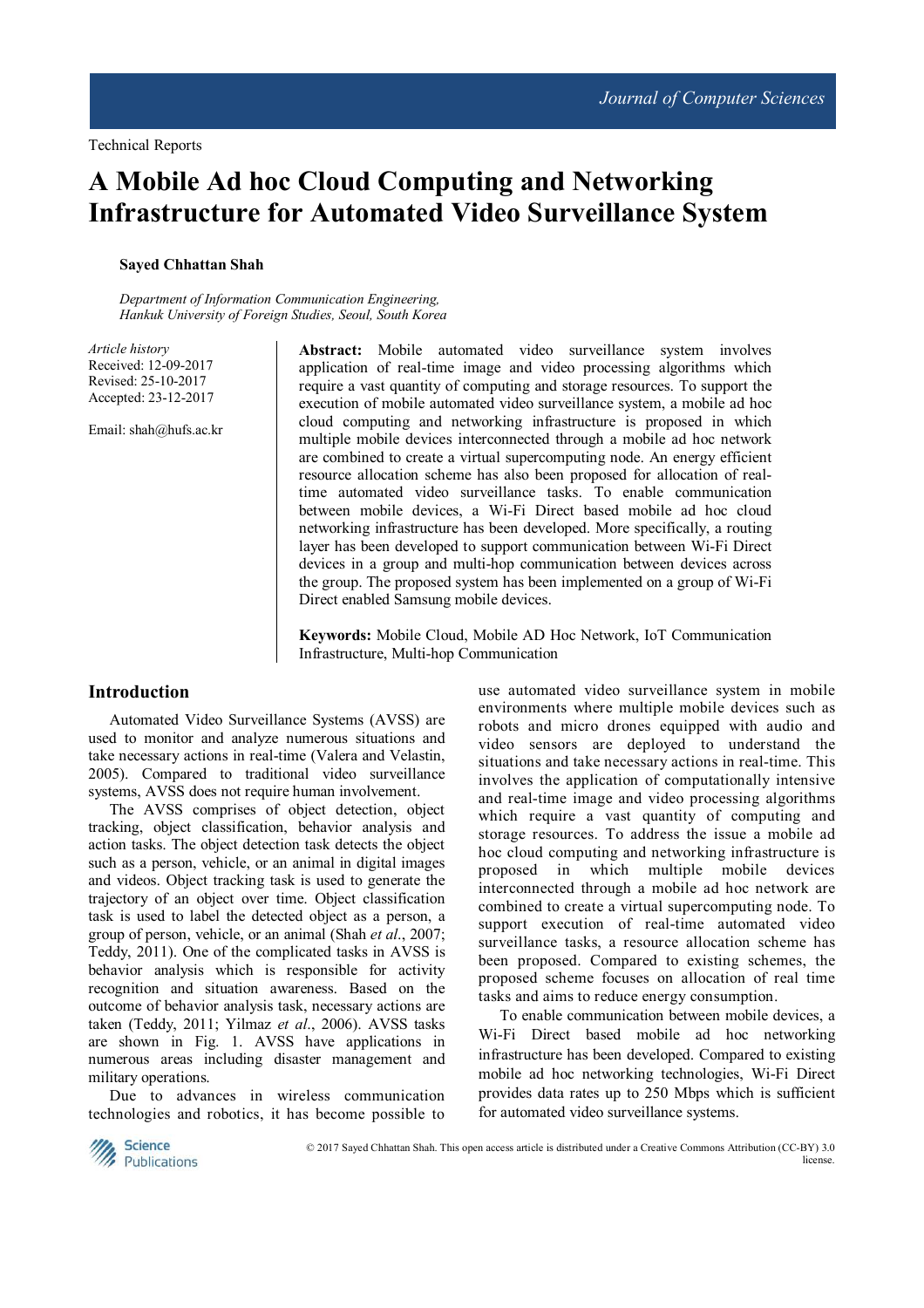

**Fig. 1:** AVSS tasks

The key contributions of this paper are as follows:

- Design of a mobile ad hoc cloud computing and a Wi-Fi Direct based mobile ad hoc cloud networking infrastructure
- An energy efficient resource allocation scheme for allocation of real-time automated video surveillance tasks
- Integration of an automated video surveillance system and a mobile ad hoc cloud system

The rest of the paper is organized as follows. Section II discusses the related work. Section III describes the mobile ad hoc cloud computing infrastructure whereas section IV focuses on mobile ad hoc cloud networking infrastructure. Integration of AVSS and mobile ad hoc cloud computing and networking infrastructure is discussed in Section V. Implementation of system is described in Section VI. Conclusion is presented in VII.

# **Related Work**

Numerous automated video surveillance system based on a distributed architecture has been developed (Valera and Velastin, 2005; Beynon *et al*., 2003; Lo *et al*., 2003). These systems can be classified based on numerous factors such as number of video sensors and geographic distribution of resources. Detection of events for threat evaluation and recognition (Paulidis and Morellas, 2002; Pavlidis *et al*., 2001) is a commercial system that reports abnormal behavior patterns of pedestrians and vehicles in mobile environments. It includes computer vision, threat assessment and alarms management modules. The computer vision module is responsible for the detection,

tracking and classification of objects. Detection of events for threat evaluation and recognition system fuses the views of numerous cameras into one and then performs the related tasks. Crowd management with telematics imaging and communication assistance (Valera and Velastin, 2005; Cromatica, 2016) is another wide-area and multi-camera distributed video surveillance system that automatically detects dangerous situations in public transport. The system supports input from numerous devices such as CCTV, IP camera, smart sensor and audio device. A video surveillance system to automatically detect abandoned packages has been developed in (Beynon *et al*., 2003). The proposed system consists of camera view segmentation, object classification, view-object association, object tracking and abandoned packages detection modules. Compared to existing systems, our proposed system can be deployed in mobile ad hoc environments.

In literature, several resource allocation schemes has been developed for allocation of tasks to mobile ad hoc systems. Authors in (Rodriguez *et al*., 2012) have proposed several job stealing techniques to reduce the processing energy consumption. Authors in (Hariharasudhan *et al*., 2015) have proposed a scheme that addresses network connectivity, node mobility and energy consumption problems. To deal with uncertainty, an idea of application waypoints has been introduced in (Ghasemi-Falavarjani *et al*., 2015). A service provider node executing application task reports to a broker node with an estimate of residual task completion time. If broker does not receive feedback about the estimated residual task completion time from the service provider node at the specified waypoint, it marks service provider as failed and assigns additional resources to take over the incomplete tasks. In (Shah and Park, 2011) authors have proposed a resource allocation scheme that aims to reduce communication energy consumption. The scheme uses dynamic transmission power and hybrid architecture for effective decisions. The node mobility problem is addressed in (Shah *et al*., 2012). The scheme proposed in (Shah *et al*., 2012) is divided into two phases. The first phase exploits the history of user mobility patterns to select nodes that will remain connected for long time and the second phase considers application tasks and distance between nodes to reduce communication cost. An efficient and robust resource allocation scheme to address node mobility and energy consumption problems has been developed in Rodriguez *et al*. (1999). Compared to existing schemes, our proposed scheme focuses on allocation of real-time tasks and aims to reduce energy consumption.

Existing mobile ad hoc networking technologies such as ZigBee and IEEE 802.11b provide limited bandwidth and therefore are not suitable for mobile automated video surveillance system applications. Wi-Fi Direct is a new device-to-device technology that aims provides data rates up to 250 Mbps (WFP2P, 2014). Wi-Fi Direct technology however does not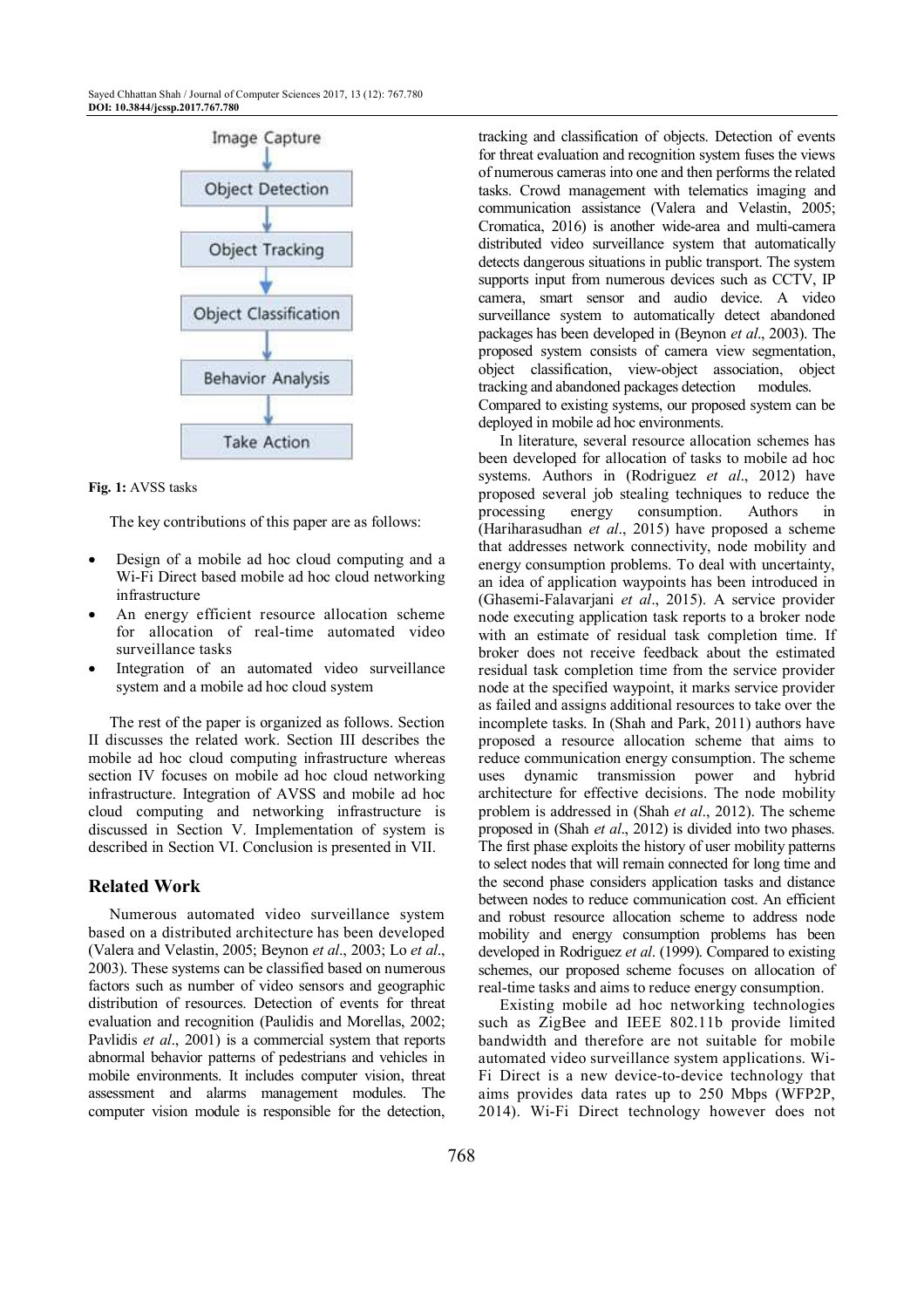provide support for multi-hop communication and group client-to-group client communication.

To overcome the limitations of Wi-Fi Direct, several systems (Duan *et al*., 2014; Jung *et al*., 2014; Casetti *et al*., 2015; Funai *et al*., 2015; Felice *et al*., 2016) have been proposed. Authors in (Duan *et al*., 2014) have developed a content centric ad hoc network that includes mobile devices equipped with Wi-Fi Direct technology. It is claimed that a group client connected to a group owner on a channel x can communicate to another group client on channel y using a concurrent mode (WFD, 2017). The proposed system is implemented on network simulator ns-3 which provides support for Wi-Fi ad hoc mode (Duan *et al*., 2014) only. Another Wi-Fi Direct based mobile ad hoc network architecture is proposed in (Jung *et al*., 2014). The proposed architecture uses a tunneling mechanism to allow inter-group communication between Android smartphones. To support multi-hop communication, a simple version of Destination-Sequenced Distance-Vector Routing protocol (Mohapatra and Kanungo, 2012) has been implemented. A multi-group networking scheme has been proposed in (Casetti *et al*., 2015). The scheme uses CCN module to send and receive contents. CCN module consists of Content Routing Table (CRT) and Pending Interest Table (PIT). CRT stores IP addresses of nodes in a communication range. PIT records information to route content to requester by storing IP address of a node from which a request was received. The schemes proposed in (Jung *et al*., 2014) and (Casetti *et al*., 2015) does not provide support for communication across the group.

# **Mobile Ad hoc Cloud Computing Infrastructure**

A distributed system consists of a collection of autonomous computers, connected through a network and distribution middleware, which enables computers to coordinate their activities and to share the resources of the system, so that users perceive the system as a single, integrated computing facility (Paulidis and Morellas, 2002). The distributed systems are divided into three main categories: cluster, grid and cloud. In cluster, distributed computing devices are connected through a local area network whereas in grid, geographically distributed resources are connected through a wide area network. The cloud computing has evolved from cluster and grid computing and is integration of various concepts and technologies such as hardware virtualization, utility computing, autonomic computing, pervasive computing and

service-oriented architecture. In cloud computing, everything from computing power to communication infrastructure and applications are delivered as a service over a network.

Cloud computing systems have been used to solve large and complex problems. These systems include powerful computing resources connected through high speed networks. Due to recent advances in mobile computing and networking technologies, it has become feasible to integrate various mobile devices such as robots, aerial vehicles, sensors and smart phones with cloud computing systems. The approaches for integrating mobile devices with cloud computing systems are divided into two main categories: mobile cloud computing (Hariharasudhan *et al*., 2015; Shah, 2017) and mobile ad hoc cloud computing (Ghasemi-Falavarjani *et al*., 2015; Shah and Park, 2011; Shah, 2017).

In mobile cloud computing, mobile devices are integrated with a cloud computing system through an infrastructure-based communication network such as cellular network. The integration of mobile devices with cloud computing systems enable mobile devices to access vast amount of processing power and storage space. This makes possible to execute data and computationally intensive applications such as image and video processing on mobile devices. Data storage and execution of such applications on cloud also improve reliability and extend the battery life of mobile devices. The system architecture of mobile cloud computing system is given in Fig. 2.

Mobile nodes such as robot or smart phone are connected to an internet cloud via a pre-existing network infrastructure-based system such as Wi-Fi access point, base station or satellite.

The mobile cloud computing systems are restricted to infrastructure-based communication systems and therefore cannot be used in mobile ad hoc environments.

In mobile ad hoc cloud computing (Shah, 2013), multiple mobile devices interconnected through a mobile ad hoc network are combined to create a virtual supercomputing node. The system architecture of mobile ad hoc cloud computing system is given in Fig. 3.

The layered architecture of mobile ad hoc cloud computing system is presented in Fig. 4. Mobile nodes communicate with each other through a mobile ad hoc network which provides several communication and networking services such as network discovery, monitoring and routing. The cloud middleware layer is responsible for resource management, failure management, mobility management, communication management and task migration. In addition, it hides all the complexities and provides a single system image to user and applications running on the system.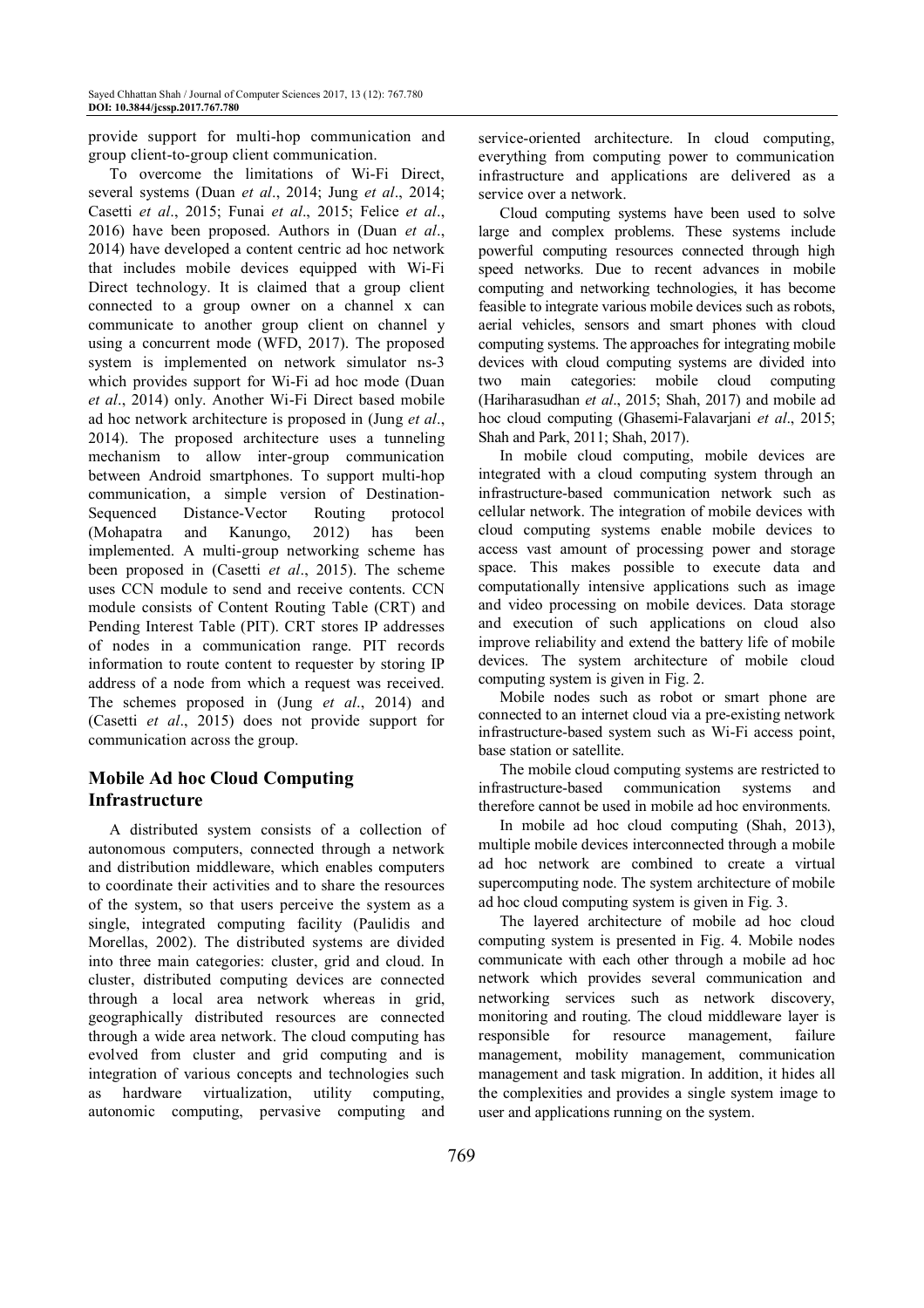

**Fig. 2:** Mobile cloud computing system architecture



**Fig. 3:** Illustrates a diagram of mobile ad hoc cloud in which multiple mobile devices interconnected through a mobile ad hoc network are presented as a powerful, unified computing resource

| Applications                           |                           |                                     |  |  |
|----------------------------------------|---------------------------|-------------------------------------|--|--|
| <b>Automated Video</b><br>Surveillance | Construction of<br>3D-Map | <b>Mobile Gaming</b><br>Environment |  |  |
| Cloud                                  |                           |                                     |  |  |
| Application<br>Submission              | <b>Task Migration</b>     | Fault<br>Management                 |  |  |
| Communication                          | Resource<br>Management    | Mobility<br>Management              |  |  |
| Ad hoc Network                         |                           |                                     |  |  |
| Transport                              | <b>Medium Access</b>      | Routing                             |  |  |
| <b>Mobile Nodes</b>                    |                           |                                     |  |  |
|                                        |                           |                                     |  |  |

**Fig. 4:** Mobile ad hoc cloud computing system architecture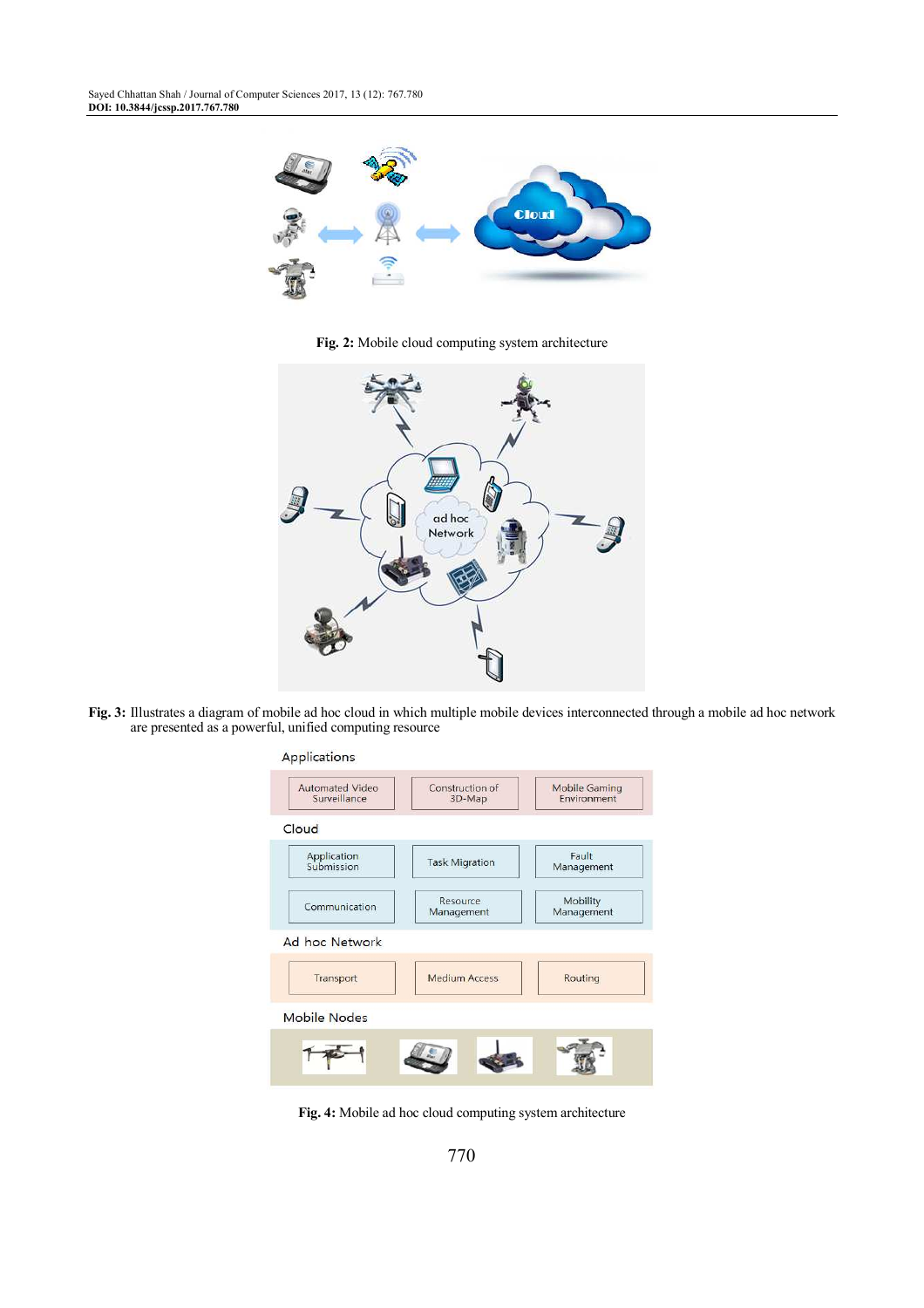# **Wi-fi Direct based Mobile Ad hoc Cloud Networking Infrastructure**

A mobile ad hoc network is a wireless network of mobile devices that communicate with each other without any pre-existing network infrastructure. Existing mobile ad hoc networking technologies such as ZigBee and IEEE 802.11b provide limited bandwidth and therefore are not suitable for mobile automated video surveillance system applications (Shah, 2016). Wi-Fi Direct is a new device-to-device technology that provides data rates up to 250 Mbps (WFP2P, 2014). The characteristics of existing wireless communication standards and Wi-Fi Direct technology are given in Table 1.

This section provides an overview of Wi-Fi Direct technology and proposes a Wi-Fi Direct based mobile ad hoc cloud networking infrastructure.

# *Overview of WI-FI Direct Technology*

Wi-Fi Direct is a new technology standardized by Wi-Fi Alliance (Shah, 2016; Conti *et al*., 2013; Camps-Mur *et al*., 2013). It enables mobile devices to directly communicate with each other without a wireless access point.

In order to communicate, Wi-Fi Direct devices create a group and negotiate a role. One device in a group act as a Group Owner (GO) while remaining devices play a role of Group Client (GC). A new node can join a group anytime as a client. Group owner can simultaneously communicate with multiple group clients and a group client can communicate with a group owner. The communication patterns between devices in a group are depicted in Fig. 5.

Wi-Fi Direct devices can also use a concurrent mode to communicate with each other via multiple wireless communication technologies. Wi-Fi Direct concurrent mode is depicted in Fig. 6.

# *Device Discovery Process*

The purpose of device discovery process is to discover devices in a communication range. The discovery process consists of scan phase and find phase.

During a scan phase, a device scans wireless channels to discover information about nearby devices. The scan phase also supports discovery of legacy devices operating on channels in addition to social channels (Camps-Mur *et al*., 2013).

During a find phase, a device alternates between search state and listen state. In search state, each device sends a probe request message. In listen state, a device listens to probe request messages and replies with a probe response message. The time for each state is randomly distributed between 100 and 300ms (Camps-Mur *et al*., 2013).

| <b>Table 1:</b> Characteristics of wireless communication standards |        |                                            |         |  |  |
|---------------------------------------------------------------------|--------|--------------------------------------------|---------|--|--|
|                                                                     |        | IEEE $802.11a$ IEEE $802.11b$ Wi-Fi direct |         |  |  |
| <b>Max</b> range                                                    | 45m    | 45m                                        | 200m    |  |  |
| Max data rate                                                       | 54Mbps | 11Mbps                                     | 250Mbps |  |  |

## *Group Formation Process*

Wi-Fi Direct technology support three procedures for a group formation: Standard, autonomous and persistent. In a standard procedure, a device discovery process is followed by a group owner role negotiation process. In autonomous group formation procedure, a node elects itself as a group owner and then announces its presence through beacon messages. In persistent procedure, a device declares a group as persistent using an attribute present in a beacon frame. This paper focuses on the standard group formation procedure (Conti *et al*., 2013).

In standard group formation procedure, a group owner role negotiation process involves three-way handshake: Request-Response-Confirmation. The devices decide the role of group owner and the channels on which group will operate. To decide group owner role, devices share a group owner *intent value* and the device with maximum intent value take the role.

Once group owner role negotiation process is complete, an authentication procedure is performed to establish a secure wireless connection (Duan *et al*., 2014). This is followed by an address configuration phase in which devices receive an IP address assigned by DHCP server running on a group owner (Camps-Mur *et al*., 2013).

# *Wi-Fi Direct Technology Limitations*

Wi-Fi Direct technology does not provide support for communication between group clients. Group clients can only communicate with a group owner as shown in Fig. 7a.

Wi-Fi Direct technology also does not provide support for multi-hop communication. As shown in Fig. 7b, it is possible for a group owner GO to communicate with a device D via a group client GC but it is not supported.

# *Wi-Fi Direct based Mobile Ad hoc Cloud Networking Infrastructure*

To overcome the limitations of Wi-Fi Direct technology, a Wi-Fi Direct based mobile ad hoc cloud network infrastructure has been developed. More specifically, a routing layer has been developed to support communication between Wi-Fi Direct devices in a group and multi-hop communication between devices across the group.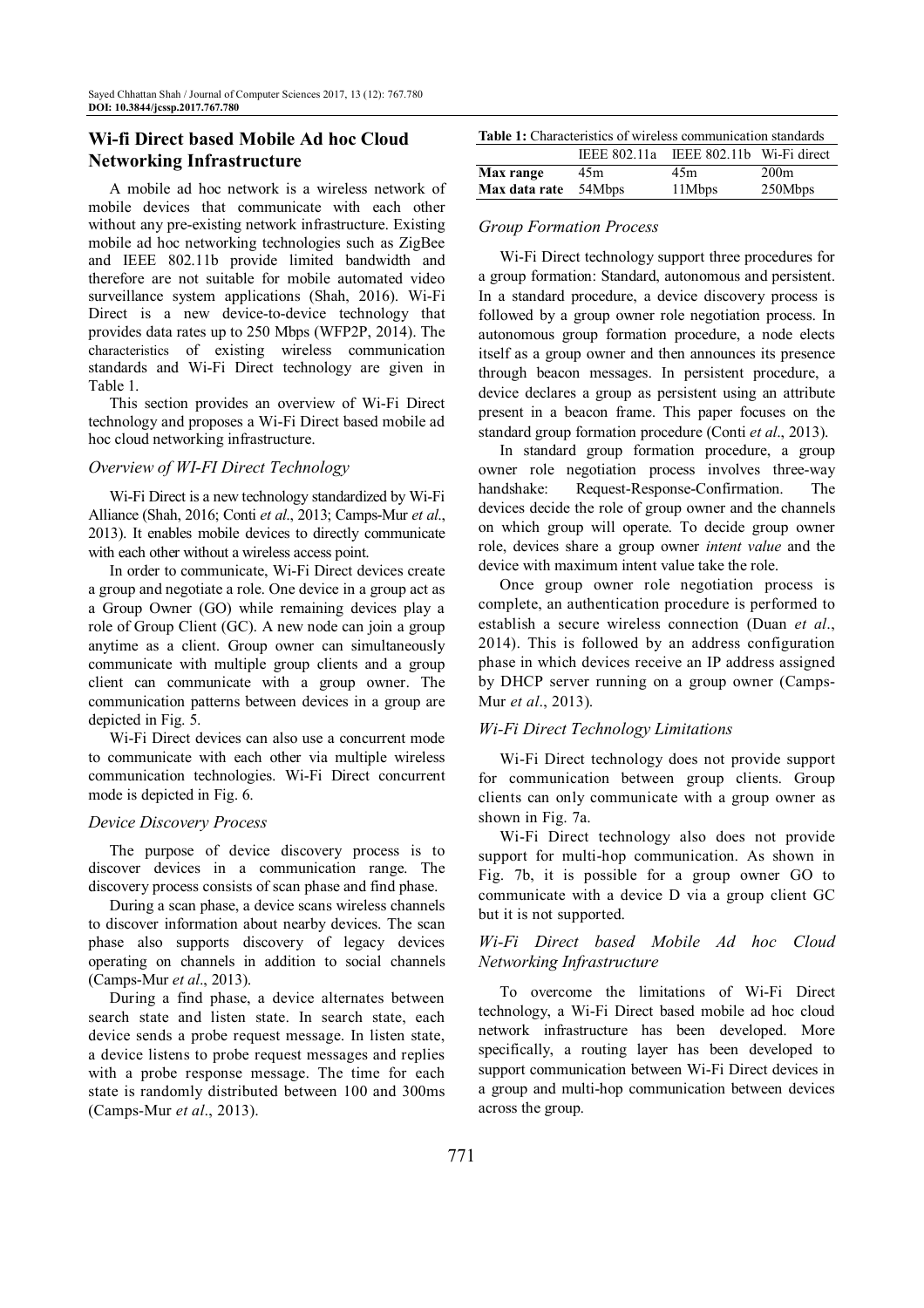

**Fig. 5:** Communication in a group



**Fig. 6:** Wi-Fi direct concurrent mode



**Fig. 7:** Wi-Fi direct technology limitations, (a) D2D communications between GO and GCs (b) Multi-hop communications

The architecture of a routing layer is given in Fig. 8. It consists of discovery manager, routing manager, routing table, data transfer manager, application data manager and connection manager. The routing layer accesses the Wi-Fi Direct technology and provides communication and networking services to an application layer. The architectural elements of routing layer are described below whereas relationship between architectural elements is depicted in Fig. 9.

# *Discovery Manager*

Discovery manager discovers devices in the network. To discover devices, discovery manager periodically broadcast a discovery request packet which includes source address, destination address and sequence number. A node receiving a discovery request packet replies with a discovery reply packet. The discovery reply packet includes source address, destination address, sequence number, a list of neighbor nodes and distance in hops. A node receiving a reply packet add a new entry or updates an existing entry in the routing table. To reduce communication cost only updated or new information stored in routing table is included in a discovery reply packet. The discovery manager also discovers information about communication links between devices which is then used to estimate available bandwidth and transmission energy consumption.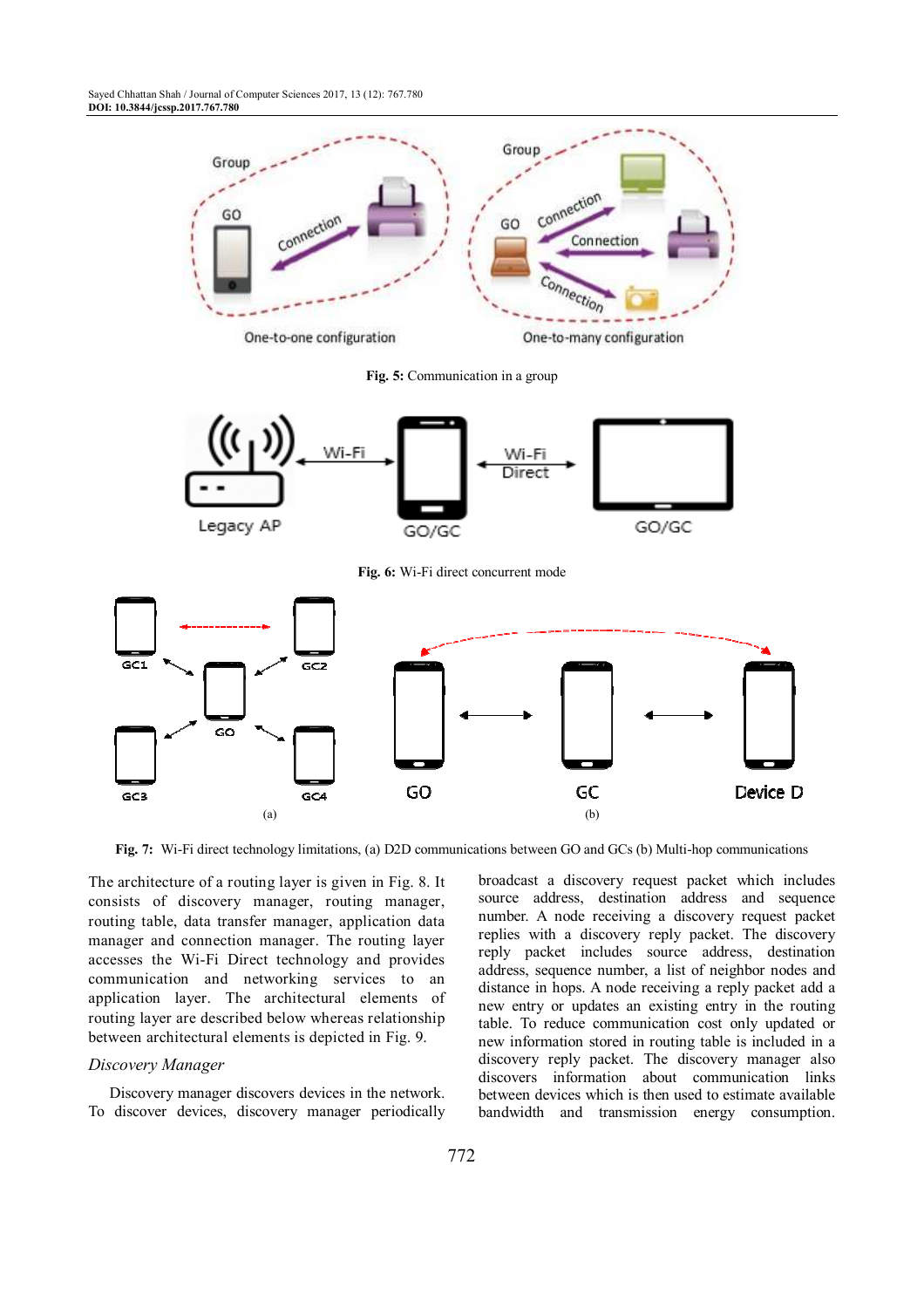

**Fig. 8:** Proposed system architecture



**Fig. 9:** Relationship between routing layer components

# *Routing Manager*

Routing manager implements a routing algorithm and is responsible for the selection of a route to a destination. The discovery manager stores discovered information in a routing table whereas routing manager uses routing table information to make effective routing decisions. For real-time tasks, a route with a minimum latency is selected whereas for non-real-time tasks, a route with several hops is selected to reduce transmission energy consumption and increase node life time.

#### *Routing Table*

The information stored in a routing table is given below.

|           | Destination Sequence |    |      | Available |
|-----------|----------------------|----|------|-----------|
| Next node | node                 | No | Hops | bandwidth |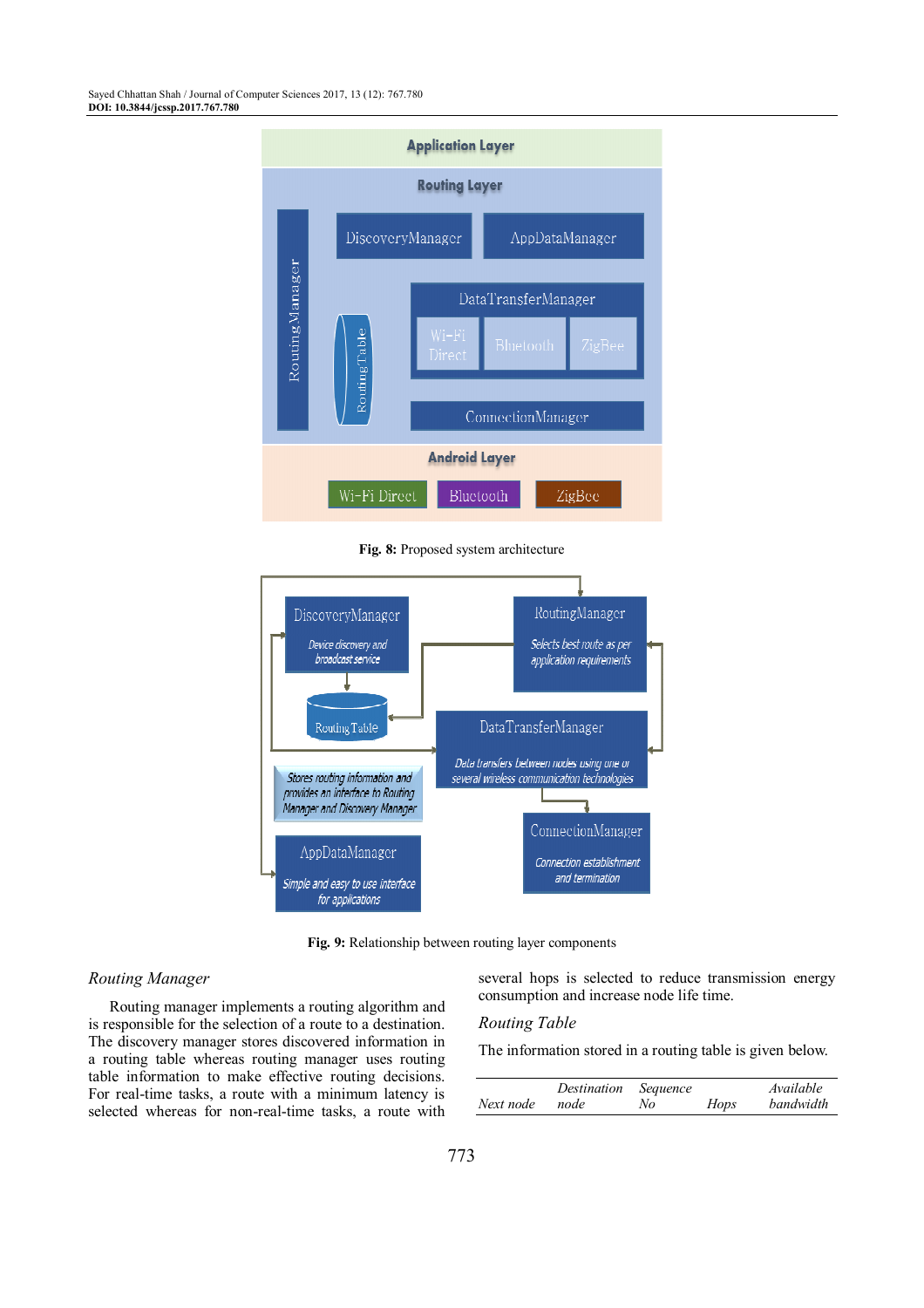#### *Data Transfer Manager*

Data transfer manager is responsible for the transmission of data across the network. It is used by a routing manager and discovery manager to transmit packets to nearby nodes. The data transfer manager communicates with Wi-Fi Direct technology for data transmission and provides a simple and easy to use interface to routing layer elements. It can be easily extended to support communication between devices using various communication technologies such as ZigBee and Bluetooth as shown in Fig. 10.

#### *Application Data Manager*

Application data manager is an interface between application layer and routing layer. Application sends data to application data manager for transmission across the network. The application data manager then communicates with routing manager for data transmission.

#### *Connection Manager*

Connection manager is responsible for creation, maintenance and termination of a network connection.

# **Integration of AVSS and Mobile ad hoc Cloud System**

## *Automated Video Surveillance System Model*

Automated video surveillance system consists of object detection, object tracking, object classification, video indexing, behavior analysis and action tasks. The execution of these tasks require a vast quantity of computing and storage resources. To address the issue, a mobile ad hoc cloud computing and networking infrastructure is developed.

To support the execution of automated video surveillance system on a mobile ad hoc cloud, automated video surveillance system application is divided into parallel and interdependent tasks as shown in Fig. 11.

For object detection task, adaptive background subtraction (Stauffer and Grimson, 1999) algorithm has been used. SIFT algorithm (Lowe, 1999) has been used for object tracking task while algorithms in (Dedeoğlu, 2006) have been adopted for real-time object classification and human action recognition tasks. The detailed view of AVSS tasks is provided in Fig. 12.

## *Mobile Ad hoc Cloud System Model*

Mobile ad hoc cloud includes numerous mobile devices such as a mobile robot, micro aerial vehicle and smartphone. Mobile devices are equipped with a Wi-Fi Direct technology and are heterogeneous in terms of computational power, storage space and battery power.

Nodes communicate with each other through a Wi-Fi Direct based mobile ad hoc cloud network. The communication is achieved by passing messages and communication between tasks assigned to the same node is negligible.

#### *Resource Allocation Scheme*

The objective of resource allocation scheme is to select a node for execution of a task. Compared to existing schemes, the proposed scheme considers allocation of real-time tasks and aims to reduce energy consumption. The resource allocation process consists of two steps: (1) selection of nodes on which estimated task execution time is less than the task deadline and (2) given the list of nodes selected in step 1, allocate a task to a node on which estimated energy consumption is minimum. To estimate task execution time and energy consumption, models proposed in (Ghasemi-Falavarjani *et al*., 2015) have been adopted.

#### *Notations*

| $\left  N \right $                    | Set of mobile nodes                                                                                         |
|---------------------------------------|-------------------------------------------------------------------------------------------------------------|
| T                                     | Set of tasks                                                                                                |
| $t_i$                                 | A task within an application                                                                                |
| $n_i$                                 | A node                                                                                                      |
| $P_{Node_1}$                          | Processing power of node $n_i$                                                                              |
| $T_{\scriptscriptstyle Size_{\rm I}}$ | Size of a task $t_i$                                                                                        |
| $E_{\rm \textit{Node}_1}$             | Available energy at                                                                                         |
| $E_{\text{threshold}}$                | Threshold value for energy                                                                                  |
| $Dis_{i}$                             | Input data size of task $t_i$                                                                               |
| $DoS_{\iota}$                         | Output data size of task $t_i$                                                                              |
| $D_{_{t_i}}$                          | Deadline of task $t_i$                                                                                      |
| $a_i$<br>$b_i$                        | Processing energy consumption per time unit<br>Transmission energy consumption per packet                   |
| $DTT_{t_1}$                           | Data transfer time for task ti                                                                              |
| $EE(t_i, n_i)$<br>$EEC(t_i,n_i)$      | Estimated execution time of task <i>ti</i> on node<br>Estimated energy consumption of task $t_i$ on<br>node |

## *Cost Estimation Models*

Models proposed in (Ghasemi-Falavarjani *et al*., 2015) have been adopted to estimate task execution time and energy consumption:

$$
EE(t_i, n_i) = \frac{T_{\text{Size}_i}}{P_{\text{Node}_i}} + DTT_{t_i}
$$
\n(1)

$$
DTT_{t_i} = \frac{Dis_{t_i}}{B_{channel}} + \frac{DoS_{t_i}}{B_{channel}}
$$
 (2)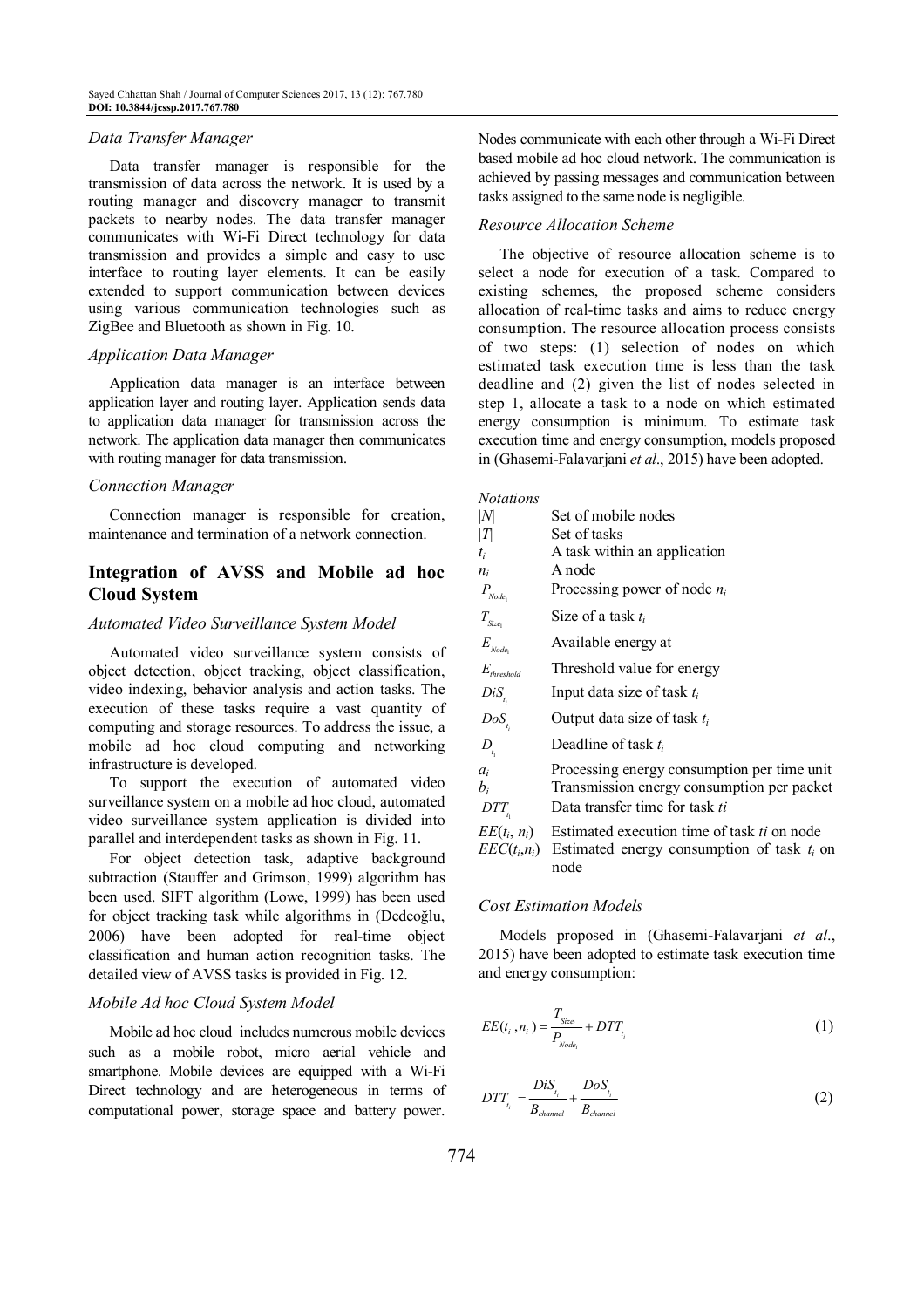

**Fig. 10:** An illustration of heterogeneous network environment



**Fig. 11:** AVSS for mobile ad hoc cloud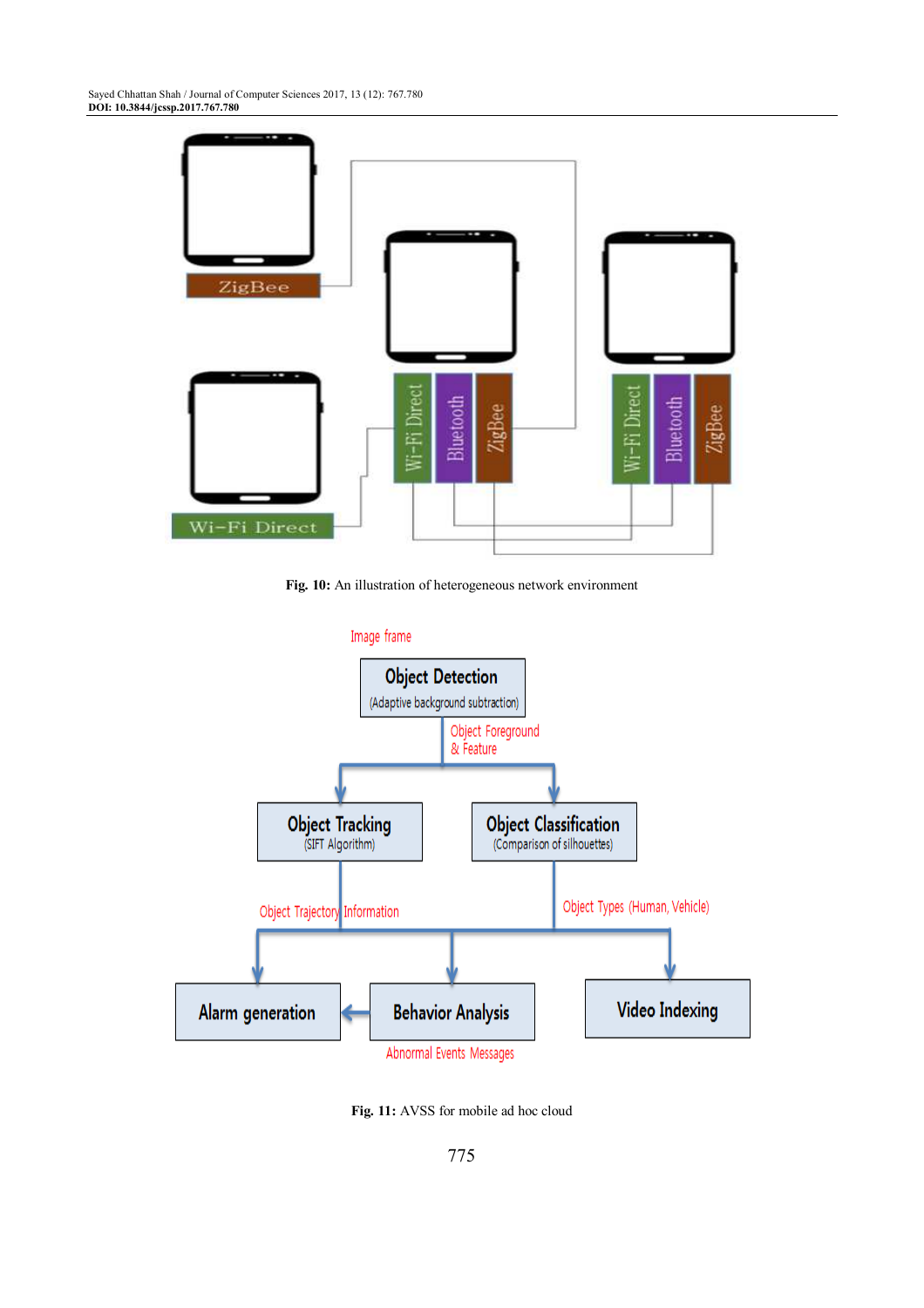

**Fig. 12:** Detailed view of AVSS tasks

(3)

$$
EEC(t_i, n_i) = a_i * \frac{T_{Size_i}}{P_{Node_i}} + b_i * Pkt_{num}
$$

$$
Pk_{num} = \frac{Dis_{t_i}}{Pkt_{size}} + \frac{DoS_{t_i}}{Pkt_{size}}
$$

*Resource Allocation Algorithm* 

**Input:** Set of mobile nodes **|N|**  Set of tasks **|T| Output:** Task  $t_i$  assigned to node Sort tasks in a set **|T|**

While ([T] is not empty) do

\nGet a task 
$$
t_i
$$
 from task set |T|

\nFor each node  $n_i \in [N]$ 

\nEstimate execution time of task  $t_i$  on node  $n_i \in [N]$ 

\nusing equation 1

\nEstimate energy consumption of task  $t_i$  on node  $n_i \in [N]$  using equation 3

\nIf (Estimated execution time of task  $t_i$  on node  $n_i <= D_{t_i}$ ) and (Estimated energy consumption of task  $t_i$  on node < Estimated energy consumption of task  $t_i$  on node  $n_{\text{preSel}}$ )

\nAllow to task  $t_i$  to node  $n_i$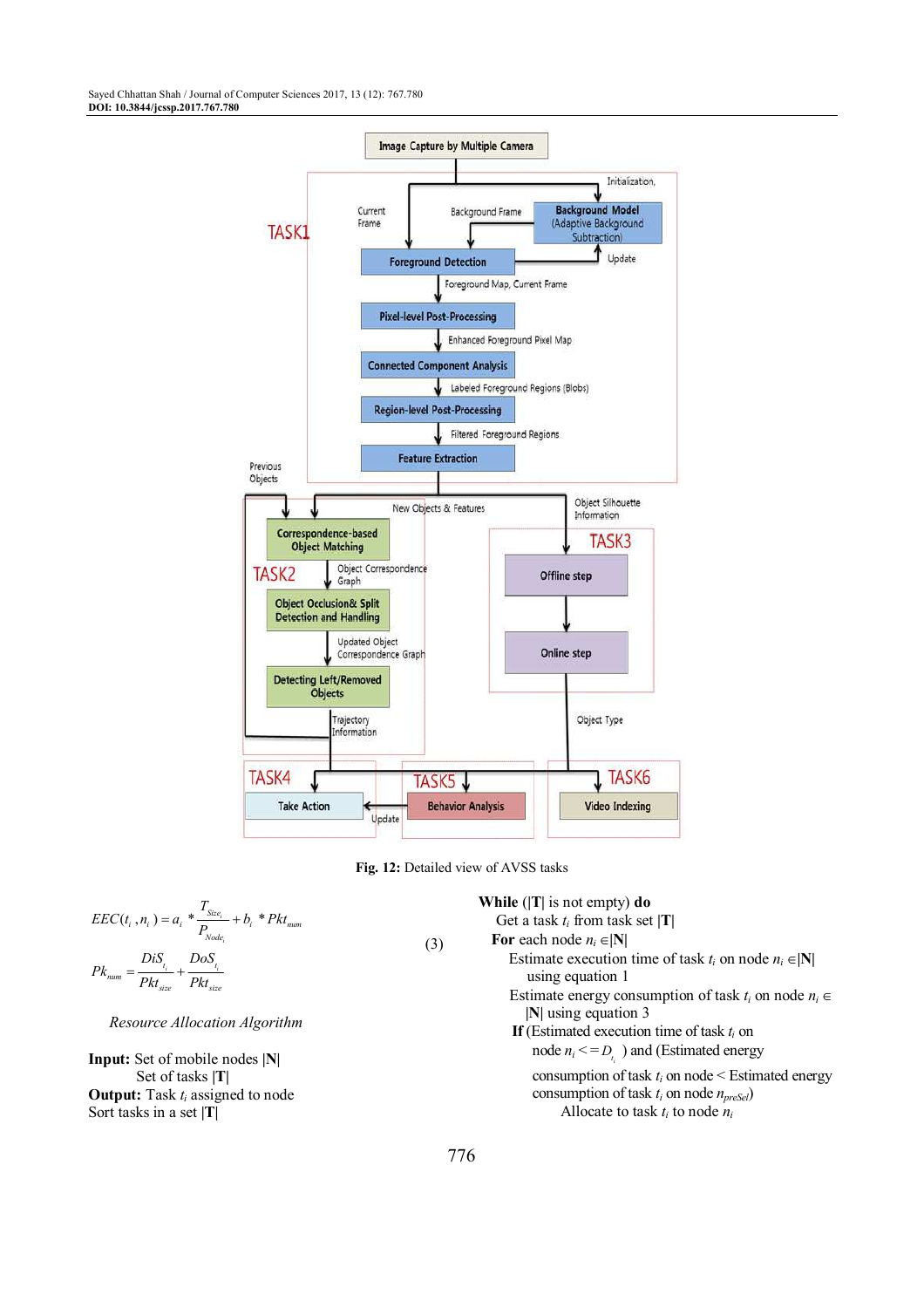# **Implementation**

Automated video surveillance system comprising of object detection, object tracking and object classification tasks have been implemented on a single node and on a mobile ad hoc cloud system consisting of three mobile nodes. The characteristics of mobile nodes are given in Table 2 whereas task-node assignments are shown in Fig. 15. An adaptive background subtraction algorithm proposed in (Stauffer and Grimson, 1999) has been implemented for object detection task and SIFT algorithm developed in (Lowe, 1999) has been implemented for object tracking task. For real-time object classification and human action recognition tasks, algorithms developed in (Dedeoğlu, 2006) have been adopted. Mobile devices are equipped with a Wi-Fi Direct technology and are heterogeneous in terms of computational power, storage space and battery power.

In order to enable direct and multi-hop communication between devices, the discovery manager, the routing manager, the routing table, the data transfer manager and the application data manager has been implemented. A data transfer manager provides an interface to Wi-Fi Direct technology and implements send, receive and broadcast functions for transmission of data across the network. The information stored in the routing table is given below.

| Next node | Destination node | Sequence No | <b>Hops</b> |
|-----------|------------------|-------------|-------------|
|           |                  |             |             |

Mobile ad hoc cloud network formation begins with a discovery process. To discover devices, each node periodically broadcasts a discovery request packet which includes source address, destination address and sequence number. A node receiving a discovery request packet replies with a discovery reply packet. The discovery reply packet includes source address, destination address, sequence number, a list of neighbor nodes and distance in hops. A node receiving a reply packet add a new entry or updates an existing entry in the routing table.

To verify multi hop communication, a simple data transfer application has been developed. The application running on a source node sent a data transmission request to application data manager. The data transmission request consisted of data and destination address. The application data manager communicated with the routing manger which selected a next node based on information stored in the routing table. Packet processing process involving routing layer components is shown in Fig. 13.

## **Results**

The execution time of automated video surveillance system tasks on a single node and on a mobile ad hoc cloud system is given in Fig. 14.



Fig. 13: Packet processing diagram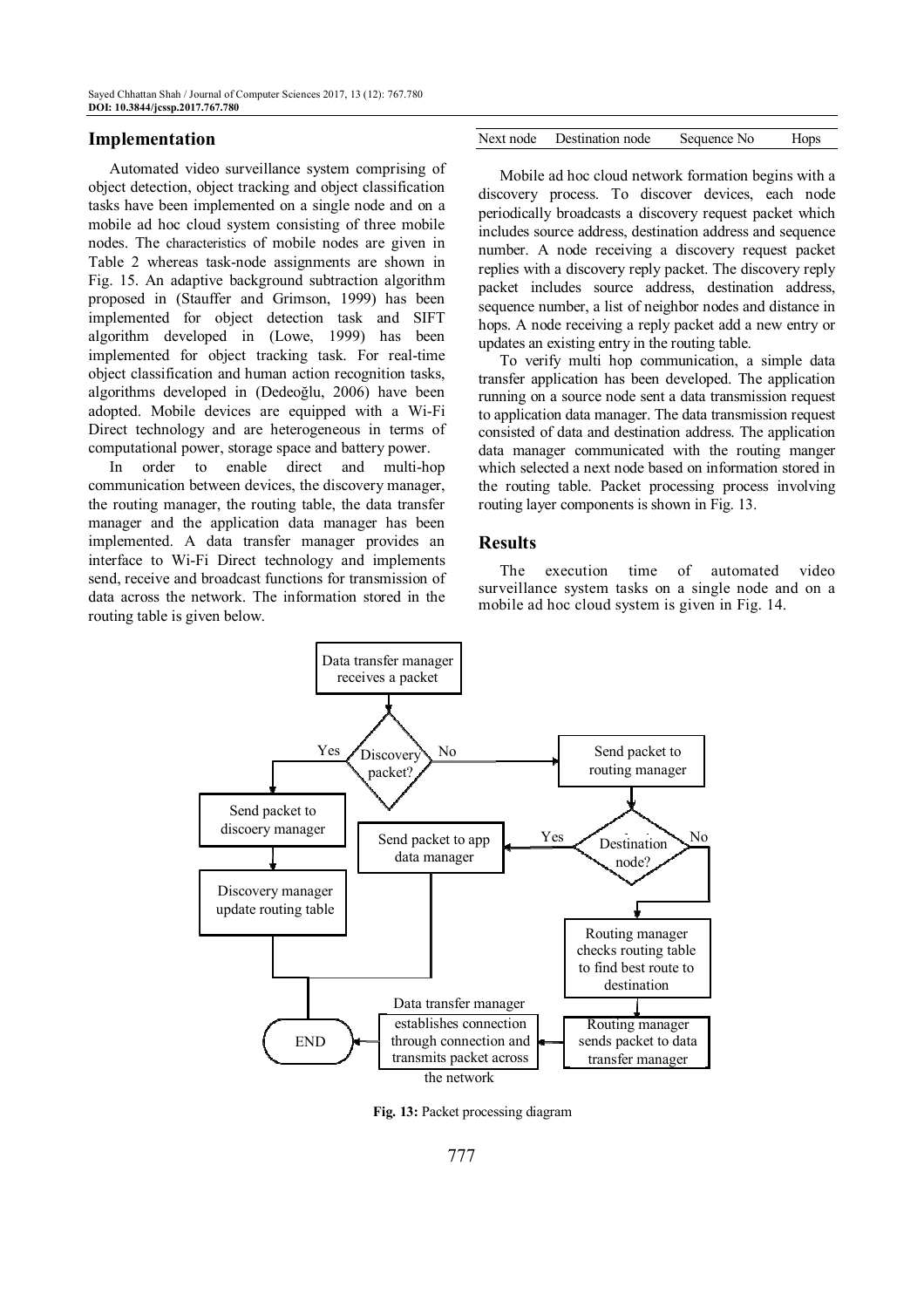



**Fig. 15:** Task-node assignments

|  | <b>Table 2:</b> Characteristics of mobile nodes |  |  |
|--|-------------------------------------------------|--|--|
|  |                                                 |  |  |

| Devie     | ЭS           | CPU                   | RAM |
|-----------|--------------|-----------------------|-----|
| Galaxy S7 | Android v7.0 | Octa (2.4GHz, 1.6GHz) | 4GB |
| Galaxy S2 | Android v4.1 | Dual $(1.2GHz)$       | 1GB |
| Vega LTE  | Android v4.1 | Dual $(1.5GHz)$       | 1GB |

As results show, automated video surveillance system on mobile ad hoc cloud significantly reduces execution time and improves performance by 17% with 30 megabytes of data and 20% with 50 megabytes of data.

The purpose of the experiments was to check the feasibility of proposed system. In future work, we aim to implement all the tasks of automated video surveillance system and conduct extensive experiments in wide range of application and network scenarios.

# **Conclusion**

In this study, a mobile cloud computing and networking infrastructure has been proposed for automated video surveillance system. To support execution of real-time automated video surveillance tasks, a resource allocation scheme has also been proposed. Compared to existing schemes, the proposed scheme focuses on allocation of real time tasks and aims to reduce energy consumption. To enable communication between mobile devices, a Wi-Fi Direct based mobile ad hoc cloud networking infrastructure has been developed. More specifically, a routing layer has been developed to support communication between Wi-Fi Direct devices in a group and multi-hop communication between devices across a group.

The routing layer consists of discovery manager, routing manager, routing table, data transfer manager, application data manager and connection manager. The routing layer accesses the Wi-Fi Direct technology and provides communication and networking services to an application layer. A simple automated video surveillance system comprising of object detection, object tracking and object classification tasks have been implemented on a single node and on a mobile ad hoc cloud system consisting of three mobile nodes.

#### **Acknowledgment**

This work was supported by Hankuk University of Foreign Studies Research Fund of 2017 and National Research Foundation of Korea (2017R1C1B5017629).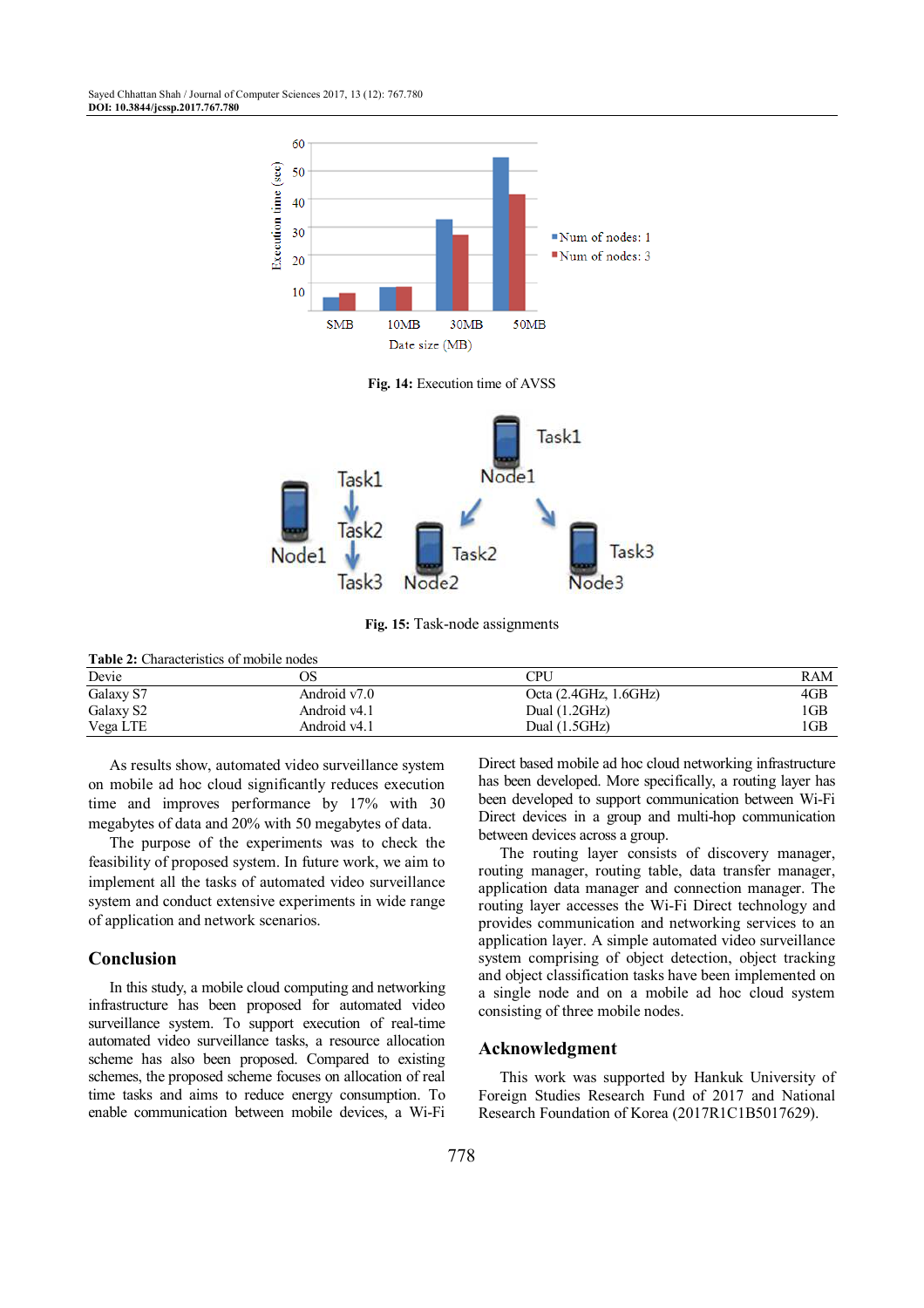This paper is an extended version of paper "A mobile ad hoc cloud for automated video surveillance system" published in proceedings of *2017 International Conference on Computing, Networking and Communications (ICNC)*, Santa Clara, CA, 2017, pp. 1001-1005.

# **Ethics**

There are no ethical issues in publishing and giving open Access.

# **References**

- Beynon, M.D., D.J. Van Hook, M. Seibert, A. Peacock and D. Dudgeon, 2003. Detecting abandoned packages in a multi-camera video surveillance system. Proceedings of the IEEE Conference on Advanced Video and Signal Based Surveillance, Jul. 22-22, IEEE Xplore Press, Miami. DOI: 10.1109/AVSS.2003.1217925
- Camps-Mur, D., A. Garcia-Saavedra and P. Serrano, 2013. Device-to-device communications with wifi direct: Overview and experimentation. IEEE Wirel. Commun., 20: 96-104.

DOI: 10.1109/MWC.2013.6549288

- Casetti, C., C.F. Chiasserini, L.C. Pelle, C.D. Valle and Y. Duan *et al*., 2015. Content-centric routing in wifi direct multi-group networks. Proceesings of the IEEE 16<sup>th</sup> International Symposium on Mobile and Multimedia Networks, (MMN' 15), pp: 1-9.
- Conti, M., F. Delmastro, G. Minutiello and R. Paris, 2013. Experimenting opportunistic networks with wi-fi direct. Proceedings of the IFIP Wireless Days, Nov. 13-15, IEEE Xplore Press, Valencia, Spain. DOI: 10.1109/WD.2013.6686501

Cromatica,

http://cordis.europa.eu/result/rcn/25106\_en.html, accessed in July 2016.

- Dedeoğlu, Y., 2006. Silhouette-based method for object classification and human action recognition in video. Proceedings of the ECCV 2006 Workshop on HCI, Graz, Austria, May 13-13.
- Duan, Y., C. Borgiattino, C. Casetti, C.F. Chiasserini and P. Giaccone *et al*., 2014. Wi-fi direct multigroup data dissemination for public safety. Proceedings of the World Telecommunications Congress, Jun. 1-3, IEEE Xplore Press, Berlin.
- Felice, M.D., L. Bedogni and L. Bononi, 2016. The emergency direct mobile App: Safety message dissemination over a multi-group network of smartphones using wi-fi direct. Proceesings of the 14th ACM International Symposium on Mobility Management and Wireless Access, Nov. 13-17, IEEE Xplore Press, Malta, pp: 99-106. DOI: 10.1145/2989250.2989257
- Funai, C., C. Tapparello and W. Heinzelman, 2015. Supporting multi-hop device-to-device networks through wifi direct multi-group networking. University of Rochester.
- Ghasemi-Falavarjani, S., M. Nematbakhsh and B.S. Ghahfarokhi, 2015. Context-aware multi-objective resource allocation in mobile cloud. Comput. Electrical Eng., 44: 218-240.

DOI: 10.1016/j.compeleceng.2015.02.006

- Hariharasudhan, V., E.K. Lee, I. Rodero and D. Pompili, 2015. Uncertainty-aware autonomic resource provisioning for mobile cloud computing. IEEE Trans. Parallel Distributed Syst., 26: 2363-2372. DOI: 10.1109/TPDS.2014.2345057
- Jung, W.S., H. Ahn and Y.B. KO, 2014. Designing contentcentric multi-hop networking over wi-fi direct on smartphones. Proceedings of the IEEE Conference Wireless Communications and Networking, Apri . 6-9, IEEE Xplore Press, Istanbul, Turkey. DOI: 10.1109/WCNC.2014.6952920
- Lo, P.L.B., J. Sun and S.A. Velastin, 2003. Fusing visual and audio information in a distributed intelligent surveillance system for public transport systems. Acta Automatica Sinica, 29: 393-407.
- Lowe, D.G., 1999. Object recognition from local scaleinvariant features. Proceedings of the 7th IEEE International Conference on Computer Vision, Sept. 20-27, IEEE Xplore Press, Kerkyra, Greece, pp: 1150-1157. DOI: 10.1109/ICCV.1999.790410
- Mohapatra, S. and P. Kanungo, 2012. Performance analysis of AODV, DSR, OLSR and DSDV Routing Protocols using NS2 Simulator, Procedia Eng., 30: 69-76. DOI: 10.1016/j.proeng.2012.01.835
- Paulidis, I. and V. Morellas, 2002. Two examples of indoor and outdoor surveillance systems: Motivation, design and testing. Proceedings of the Video-based Surveillance Systems, Kluwer Academic Publishers, (KAP' 02), Boston.
- Pavlidis, I., V. Morellas, P. Tsiamyrtzis and S. Harp, 2001. Urban surveillance systems: From the laboratory to the commercial world. Proc. IEEE, 89: 1478-1497. DOI: 10.1109/5.959342
- Rodriguez, J.M., C. Mateos and A. Zunino, 1999. Energyefficient job stealing for cpu-intensive processing in mobile devices. Computing, 96: 87-117. DOI: 10.1007/s00607-012-0245-5
- Rodriguez, J.M., C. Mateos and A. Zunino, 2012. Energyefficient job stealing for CPU-intensive processing in mobile devices. Computing, 96: 87-117. DOI: 10.1007/s00607-012-0245-5
- Shah, M., O. Javed and K. Shafique, 2007. Automated visual surveillance in realistic scenarios. IEEE Comput. Society.